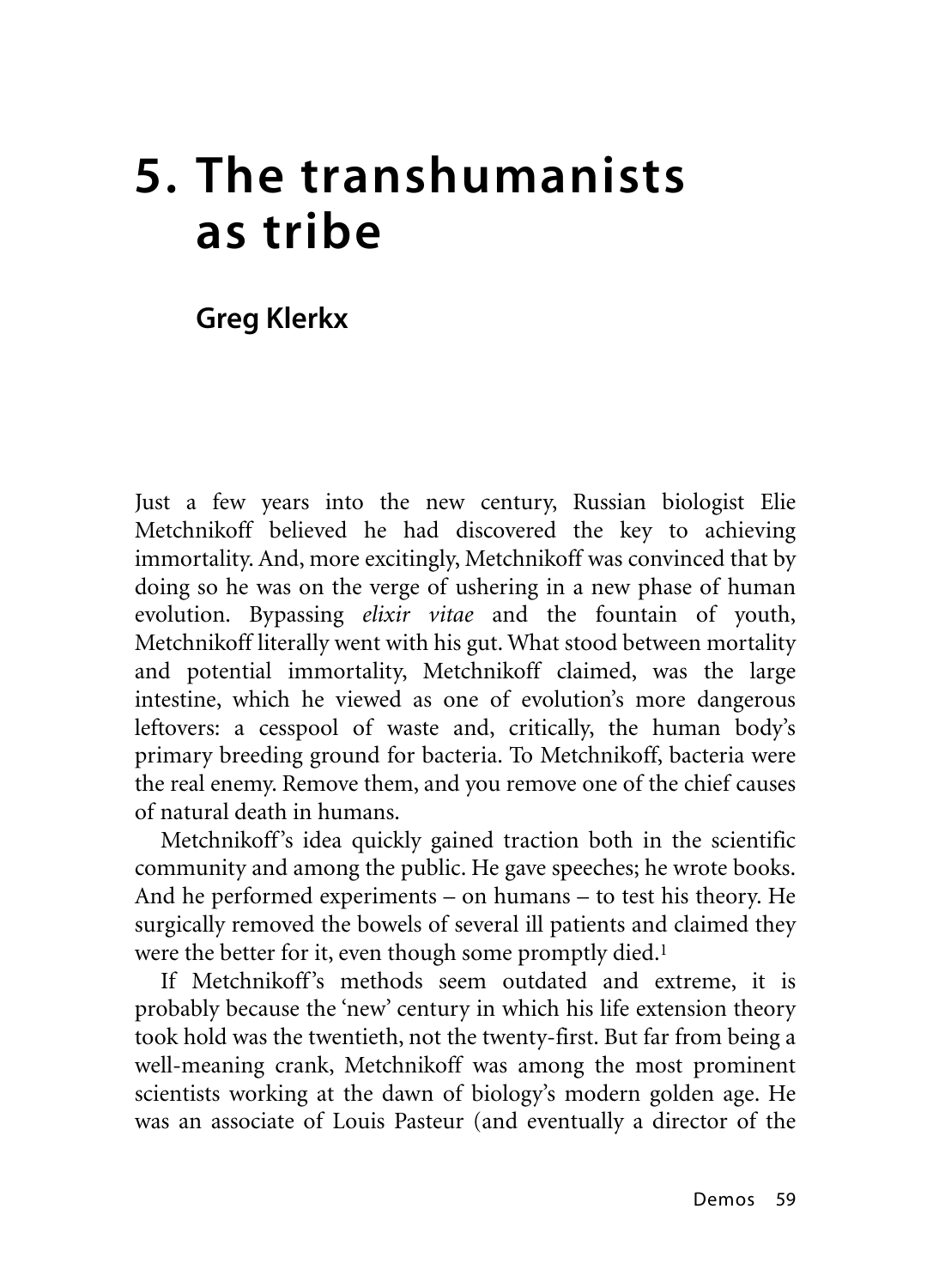Pasteur Institute) and he shared with Pasteur an obsession with microbes and their role in disease. Metchnikoff made his own indelible contribution to biology by identifying phagocytes, or white blood cells: the body's first line of defence against infection. For this achievement, Metchnikoff was awarded the 1908 Nobel Prize for Physiology/Medicine.

Metchnikoff didn't shy away from suggesting that science had brought humankind to the brink of a new and remarkable era. 'The human condition as it exists today, being the result of a long evolution and containing a large animal element, cannot furnish the basis of rational mortality,' he wrote in his 1910 book, *The Prolongation of Life*. 'The conception which has come down from antiquity to modern times . . . is no longer appropriate to mankind.'2

In most of the ways that count, Metchnikoff was the first modern transhumanist. At the least, he was the first modern populariser of a very old aspiration: to use technology and, later, science to transcend what nature has endowed us. He also neatly framed transhumanism as a temporary state between old and new: between the incremental progress of natural development and a future in which humans took every aspect of their destiny, including their biology, firmly into hand. But even this idea, though seemingly rooted in modern bioscience, has very ancient antecedents: Icarus's wings were, if nothing else, an early expression of a primitive transhumanist yearning.

### **Modern day Metchinikoffs**

These days, transhumanists take many forms: from nanotech enthusiasts who envision armies of microscopic robots inside our bodies, forever detecting and destroying disease, to head-freezing cryonicists who believe that science will one day revive the dead. But all share a basic belief that would undoubtedly resonate with Metchnikoff: that as technology and medicine advance, humans will live significantly longer and healthier lives while realising greater intellectual and social achievements. As a result, there will be a profound change in what it means to be human.

The term 'transhumanism' had no real purchase on popular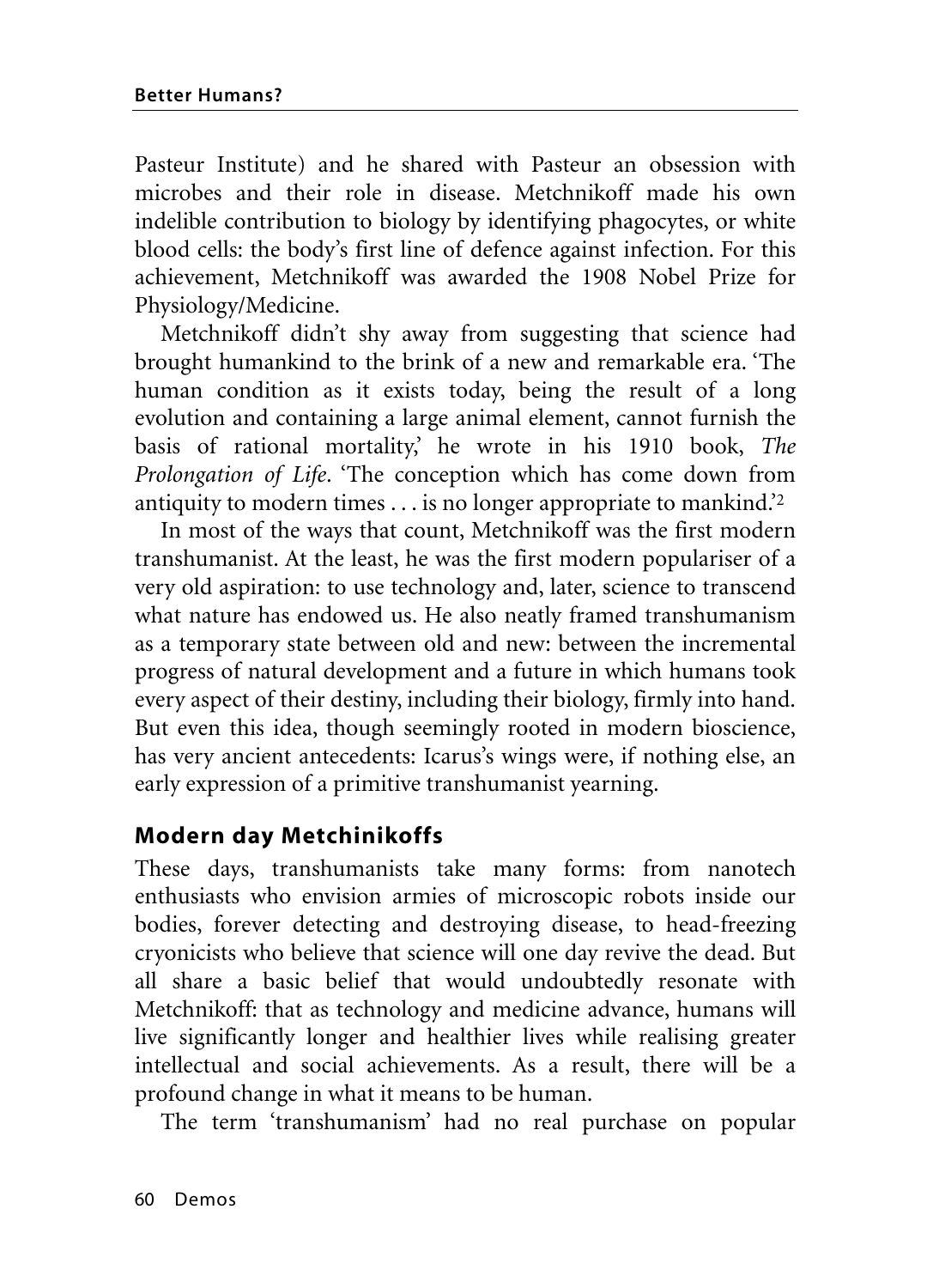culture in Metchnikoff's day, although references to it can be found as early as 1312, when in *The Divine Comedy* Dante Alighieri used *transumanar* to describe what happens to someone who experiences a holy vision.3 But our modern sense of the word is more clearly associated with the revolution in biological science of which Metchnikoff was an early leader. Even in Metchnikoff's day, the headiness of this revolution, which seemed to match fantastic claims with amazing achievements, infected both the academy and the masses. Reflecting on Metchnikoff and his writings, in 1903 the *Times* confidently stated that, 'We should live till 140 years of age. A man who expires at 70 or 80 is the victim of accident cut off in the flower of his days, and he unconsciously resents being deprived of the 50 years or so which Nature owes him.'4

Certainly, Metchnikoff's position as one of the world's preeminent biologists helped give his ideas currency, but today's transhumanists do not lack their eminent 'mainstream' representatives. Ray Kurzweil, one of the most vocal promoters of transhumanism, is an accomplished technologist who has been awarded prize after prize for inventions as important as the flatbed scanner and machines that help the blind use computers. Another eminent transhumanist is Marvin Minsky, founder of the MIT Media Lab and a leading light in the development of artificial machine intelligence. Kurzweil in particular has been successful, with books and talks, in painting a convincing picture of a near-term world in which humans will be repaired, enhanced and advanced by bioscience to such an extent that our children, or theirs, will effectively be immortal.

Kurzweil, Minsky and their peers are at the forefront of what might be called transhumanism's third wave. Like Metchnikoff, they are sounding a clarion call that radically improved and longer-lived humans are imminent, and they are basing such claims on optimistic extrapolations from relatively new science and technology. Whereas Metchnikoff was excited by microbes, Kurzweil and company are enthusiastic about the possibilities deriving from rapid advances in computer and materials technology and the decoding, in 2000, of the human genome.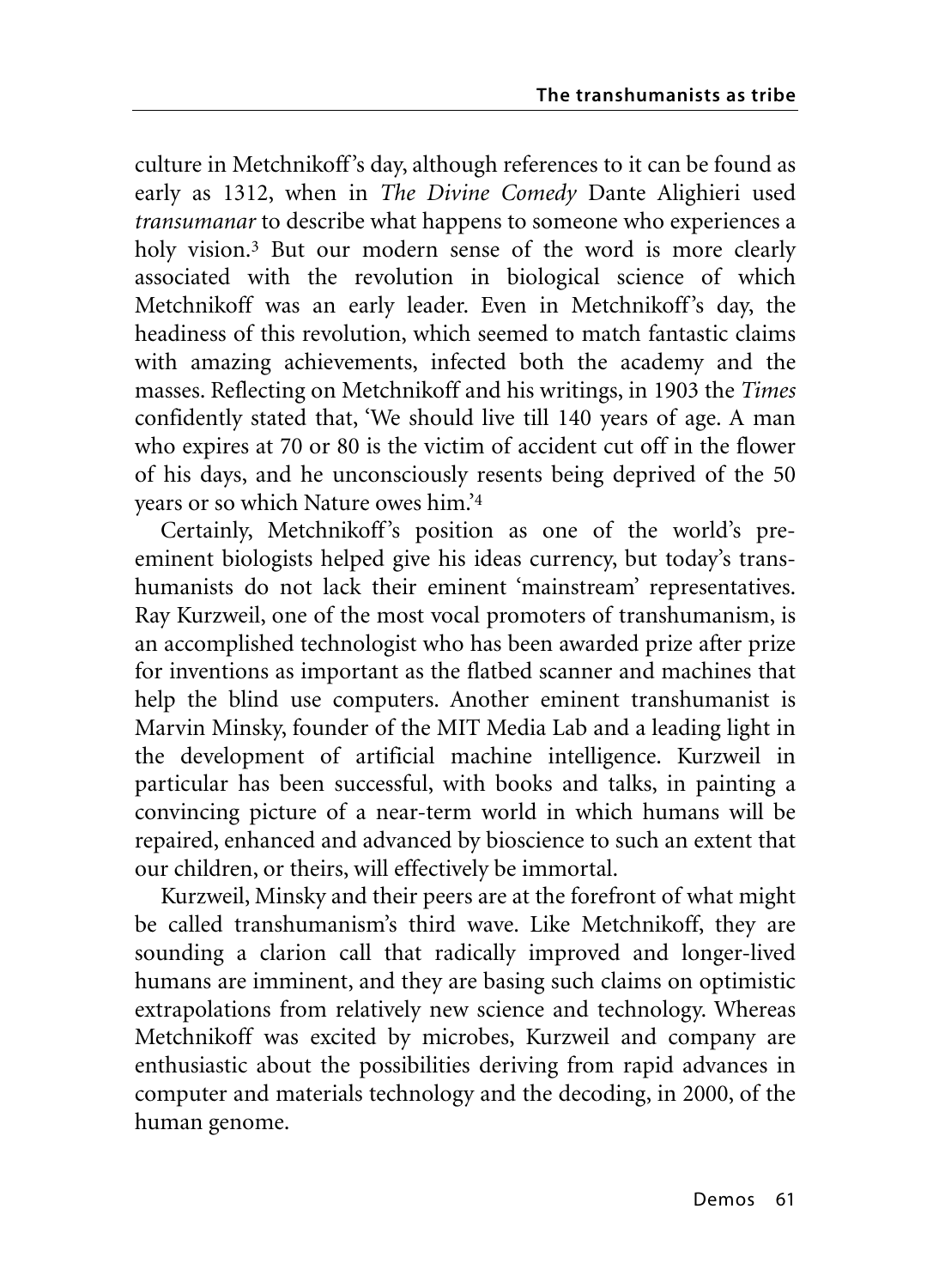But the new transhumanists differ from Metchnikoff in a critical aspect. They are convinced that transhumanism is not a surprising byproduct of modern science; they believe it is an evolutionary inevitability and, critically, the only way in which humankind can be saved from its worst impulses. In this, what fuses the first and third waves of the transhumanist movement is the second wave, which gave rise to the modern definition and common use of the term itself.

### **Second wave optimism**

At the head of this second wave of transhumanism was a former Olympic athlete turned novelist and futurologist who began life with the name Fereidoun M Esfandiary but ended it, in 2000, with a far more ethereal moniker: FM-2030. The son of an Iranian diplomat, Esfandiary had lived in 17 countries by the time he was 11 years old, and while he would spend most of his life in the United States, his early nomadic existence clearly defined him and the philosophy he would bring to the transhumanist *oeuvre*. As a reviewer of his first novel, the best-selling *Day of Sacrifice* (1959), wrote, 'Esfandiary is an optimist. He has hope, because he has a deep faith in man. He is convinced that technological progress, the contact of cultures, etc . . . will free man from his present miseries. Given time, man will even deliver himself from his supreme tragedy – death. Man can be made perfect.'5

Optimism was one of Esfandiary's critical contributions to the progress of transhumanism. The other was inevitability. Esfandiary was convinced that longer-lived humans were a necessary byproduct of the wave of sci-tech breakthroughs that had rocked the twentieth century. Conveniently, he dismissed the era's darker technological products, like nuclear weapons, as aberrations of human progress. To Esfandiary, radically extended life, not to say immortality, was the essential next step in humanity's escape from the randomness of natural evolution to a new place where it would assume true control of its destiny.

Esfandiary was not the first to espouse this viewpoint. In his 1957 essay 'Transhumanism', biologist Julian Huxley used the term to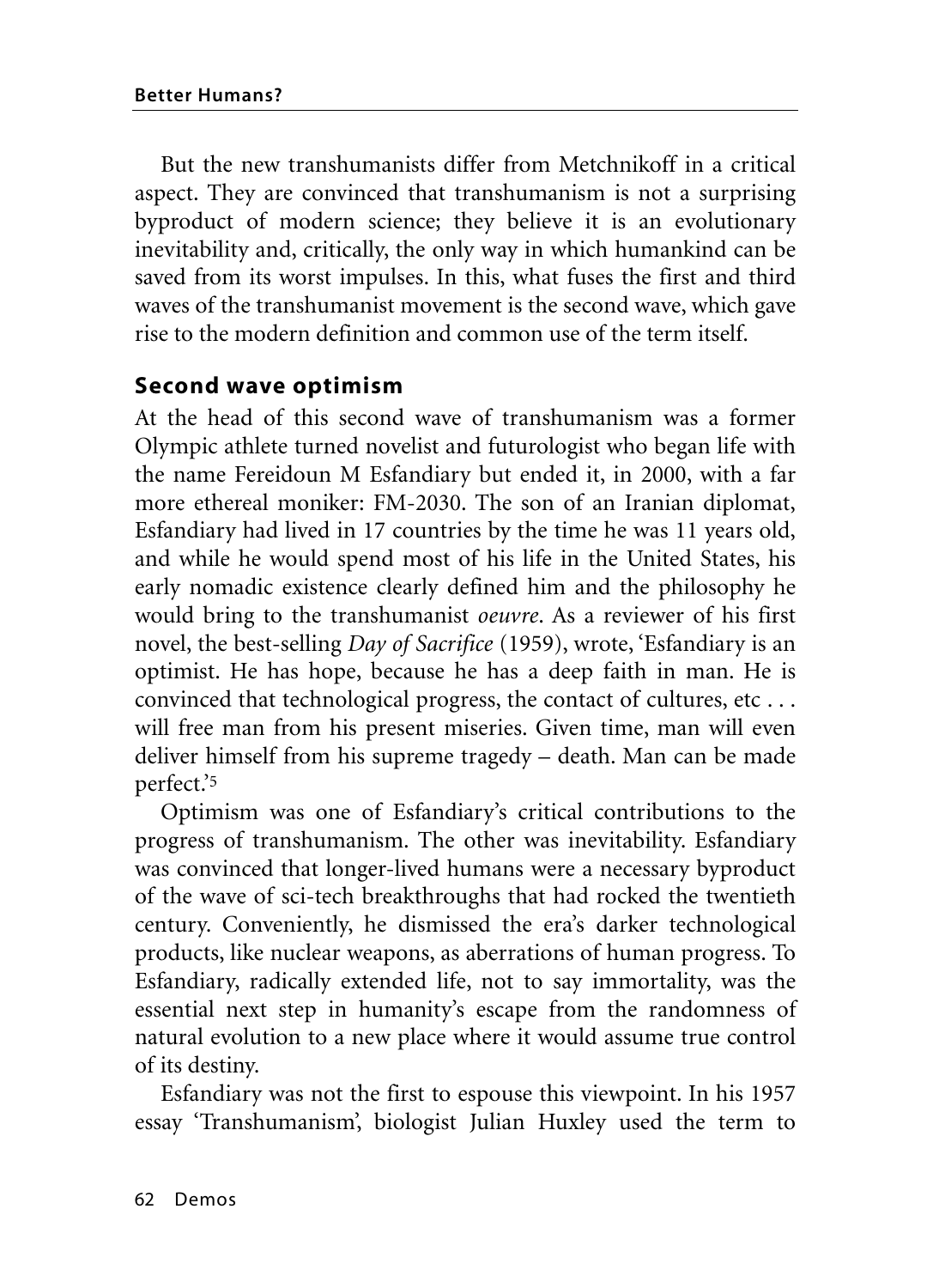describe a future point when humankind would find itself 'on the threshold of a new kind of existence, as different from ours as ours is from that of Peking man.'6 But Esfandiary took Huxley's essentially evolutionary cast of transhumanism and moved it a step nearer to the *zeitgeist*: the tipping point from human to transhuman didn't exist in the hazy future, Esfandiary insisted. It was already happening. 'Today when we speak of immortality and of going to another world we no longer mean these in a theological or metaphysical sense,' Esfandiary wrote in his 1973 book, *Up-Wingers*, which largely set the tone for all transhumanism to come, 'We now need new conceptual frameworks and new visions to guide us as we venture into uncharted spheres which are potentially full of hope.'7

At the time, few scoffed at Esfandiary's radical claims for an imminent transhuman awakening. The years preceding *Up-Wingers* had seen the introduction of the birth control pill and humans landing on the moon; the term 'Up-Winger' was a specific reference to spaceflight, which Esfandiary saw as a harbinger of the transhumanist revolution. Political establishments seemed bereft of answers to the woes of the planet; in the future, science would lead the way, and society would follow. The use of the word 'up' was Esfandiary's deliberate attempt to redefine human ambitions in the context of 'the right–left establishment'.

The years following the 'Up-Winger Manifesto', in which Esfandiary published best-selling books with titles like *Telespheres* (1977), *Optimism One: The emerging radicalism* (1970) and *Are You a Transhuman?* (1989), would see the first artificial heart transplant, the first use of genetic engineering, the popular emergence of the internet, exponential advances in computing technology, and the embryonic demonstrations of artificial machine intelligence. Thus, Esfandiary's brand of transhumanism advocated a deliberate and aggressive acceleration of the pace at which human science and technology took positive control of the world: controlling weather cycles, manipulating human biology and colonising planets were just the beginning.

Only a few years before *Up-Wingers* was published, the first human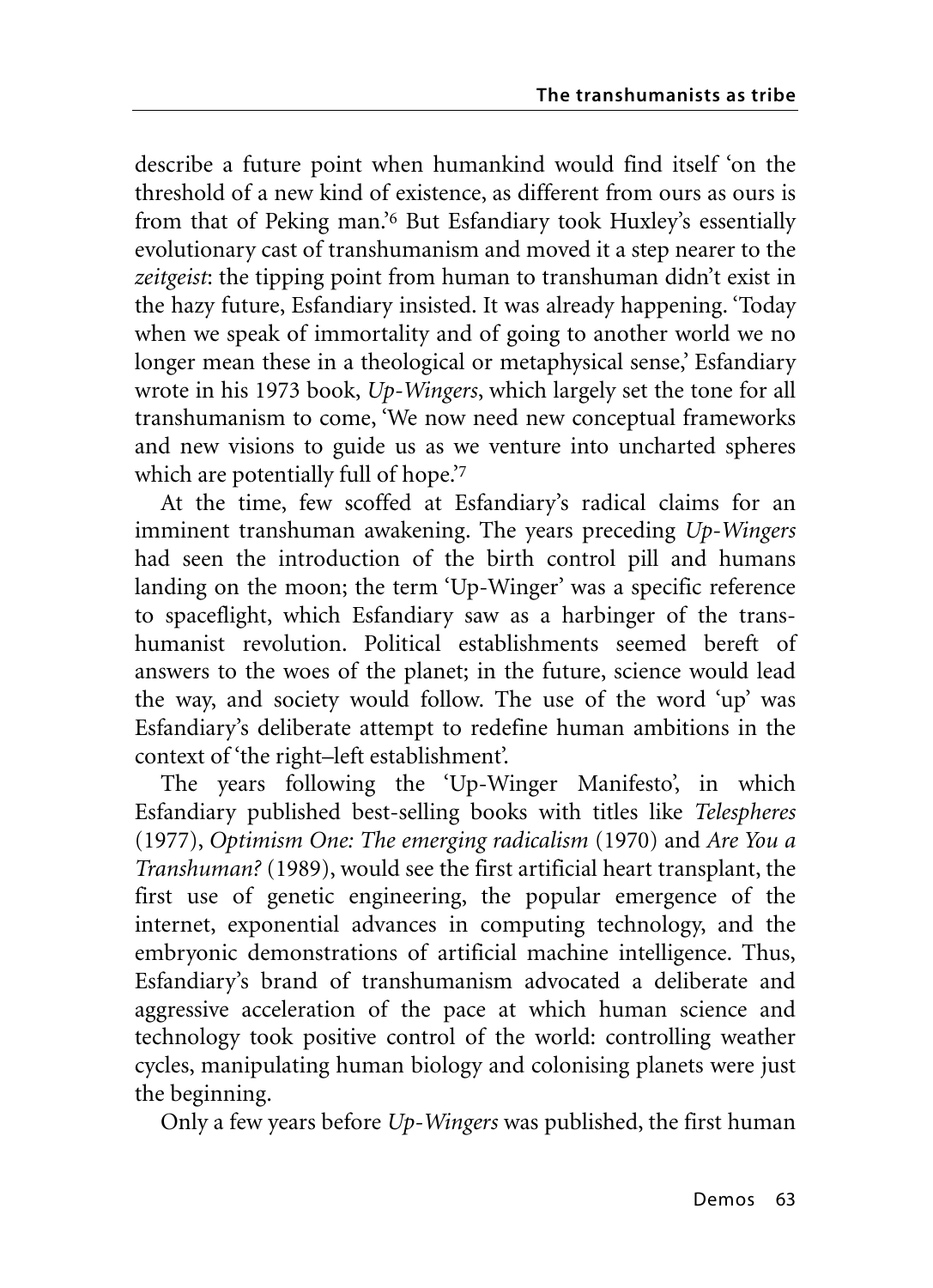was cryonically 'suspended', an action seen by many as the first modern act of applied transhumanism. Esfandiary himself, after dying of pancreatic cancer in 2000 – and thus falling short of living until 2030, as his moniker ambitiously proclaimed – had himself placed in suspension at the Alcor Life Extension Foundation, Arizona. He remains there to this day in the hope that, some day, science and technology will become sufficiently advanced to bring him back to life.

Most scientists don't believe that Esfandiary or any of his fellow 'cryonauts' will ever be anything more than expensively frozen flesh. Like the cryonauts themselves, by the late 1970s, Esfandiary's brand of optimistic transhumanism was largely spent as a cultural force. Its fading was gradual but, in many ways, predictable. However hopeful Esfandiary himself might have been about the human condition, the transhumanist movement he created was philosophically yoked to other utopian movements of the late 1960s and early 1970s that were effectively hoisted on their own high-tech petards. The Space Age didn't deliver the population relief, societal unity or new energy sources that it once promised, via massive rotating colonies and mining operations on the moon. Neither did the Whole Earth movement, which was largely sparked by the astounding pictures of the Earth from space, significantly slow human development or our rapaciousness for environmental resources.

#### **More than human**

Throughout the 1980s and 1990s transhumanism, like dreams of colonising the stars and achieving Gaian connectedness, was largely the province of fringe organisations. Most prominent and influential among these was the Extropy Institute, founded in 1988 by Bristol native Max More, who positioned transhumanism as something actively pursued by increasing numbers of people. 'Transhumanism reaches beyond the sphere of humanism in its goal to improve the human condition,' More wrote. 'We seek to improve ourselves and the species of "human".<sup>8</sup> (As for 'extropy', it's an optimistically loaded neologism – an intended antonym to entropy – that neatly reflects More's determinist view of transhumanism.)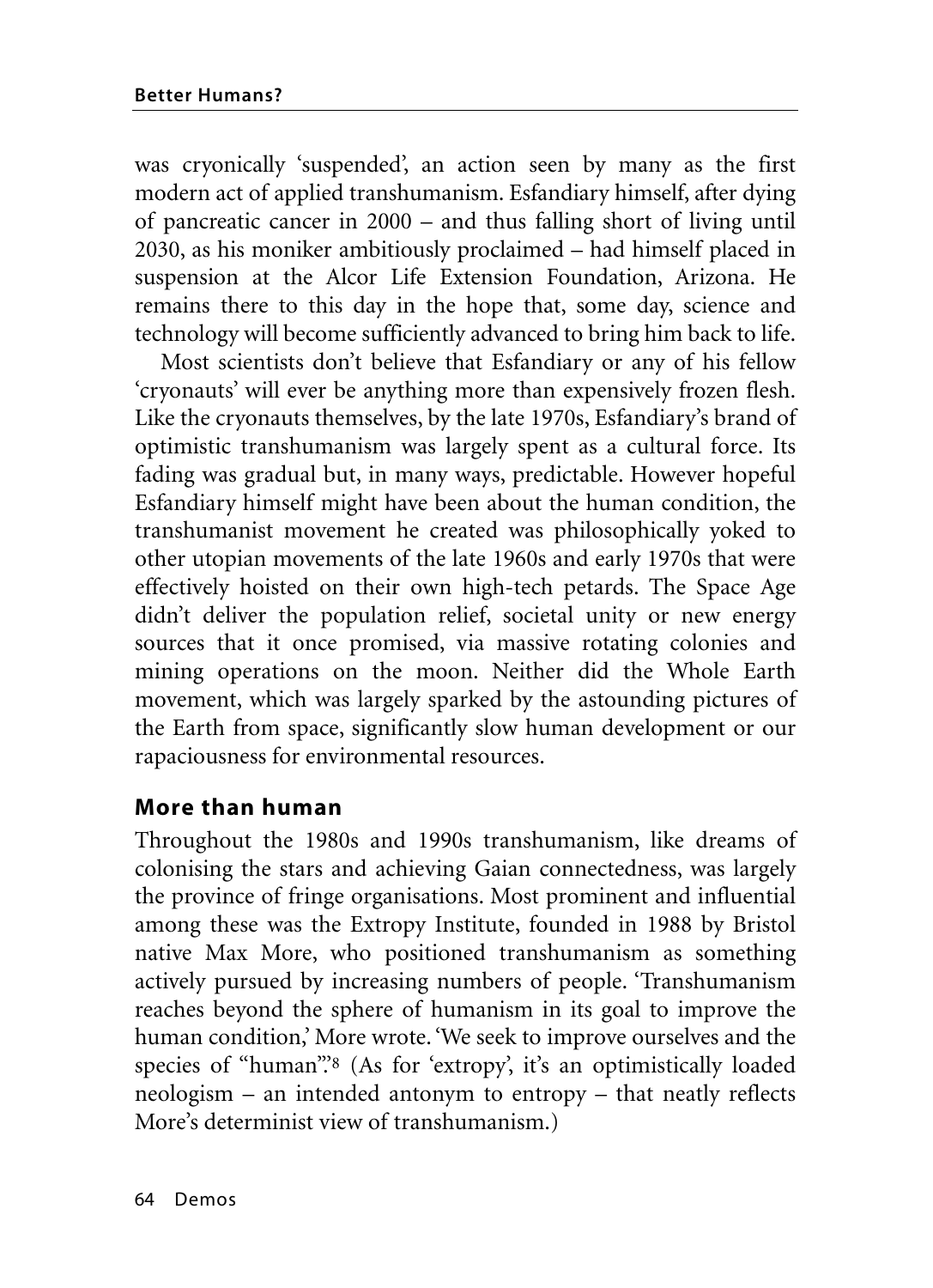From the start, More saw the potential of information technology to spread his gospel of transhumanism. He launched the Extropians List, an ongoing discussion of transhumanist issues, in 1991 – the same year that Sir Tim Berners-Lee established the World Wide Web. Since then, the institute's site has expanded to become one of the more comprehensive sources of information on all things transhuman. This also helped to establish transhumanism as an idea for the twenty-first century, in concert with the explosion of the internet and its quasi-utopian trappings. It is no surprise that many of the most enthusiastic modern transhumanists are also internet pioneers. Some, like Oracle Software founder Larry Ellison, are substantial funders of transhumanist research projects.

Indeed, it seems likely that first true 'transhuman' will be someone like Larry Ellison, who combines the ambition, willpower and wealth to achieve a new lease on life. In this respect, modern transhumanism is less utopian than its previous iterations, and more reflective of an atomising society in which only the strong (for which, read: very rich) survive. By contrast, Esfandiary and the other leading lights of transhumanism's second wave were, essentially, New Age socialists. Enhancement leading to virtual immortality was to be for all, to the betterment of the species. There would be no haves and have-nots.

Transhumanism's third wave didn't begin in earnest until 2000 with the decoding of the human genome. Already, it combines a dizzying array of scientific disciplines and research spanning the globe. It also encompasses political and cultural faultlines, with issues ranging from the availability of AIDS drugs in Africa to the opposition, among Christian conservatives, to stem cell research in the US. Given the complexity of modern transhumanism, it is perhaps no surprise that the third wave is exemplified by someone who feels equally at ease working within the methods and frameworks of bioscience, engineering and even philosophy. Like Metchnikoff, Cambridge genetics researcher Aubrey de Grey (profiled earlier in this volume) is a scientist, holding a PhD in biology. Like Kurzweil and Marvin, de Grey is also a technologist, a software engineer who ran a high-tech start-up company in the 1990s. And like